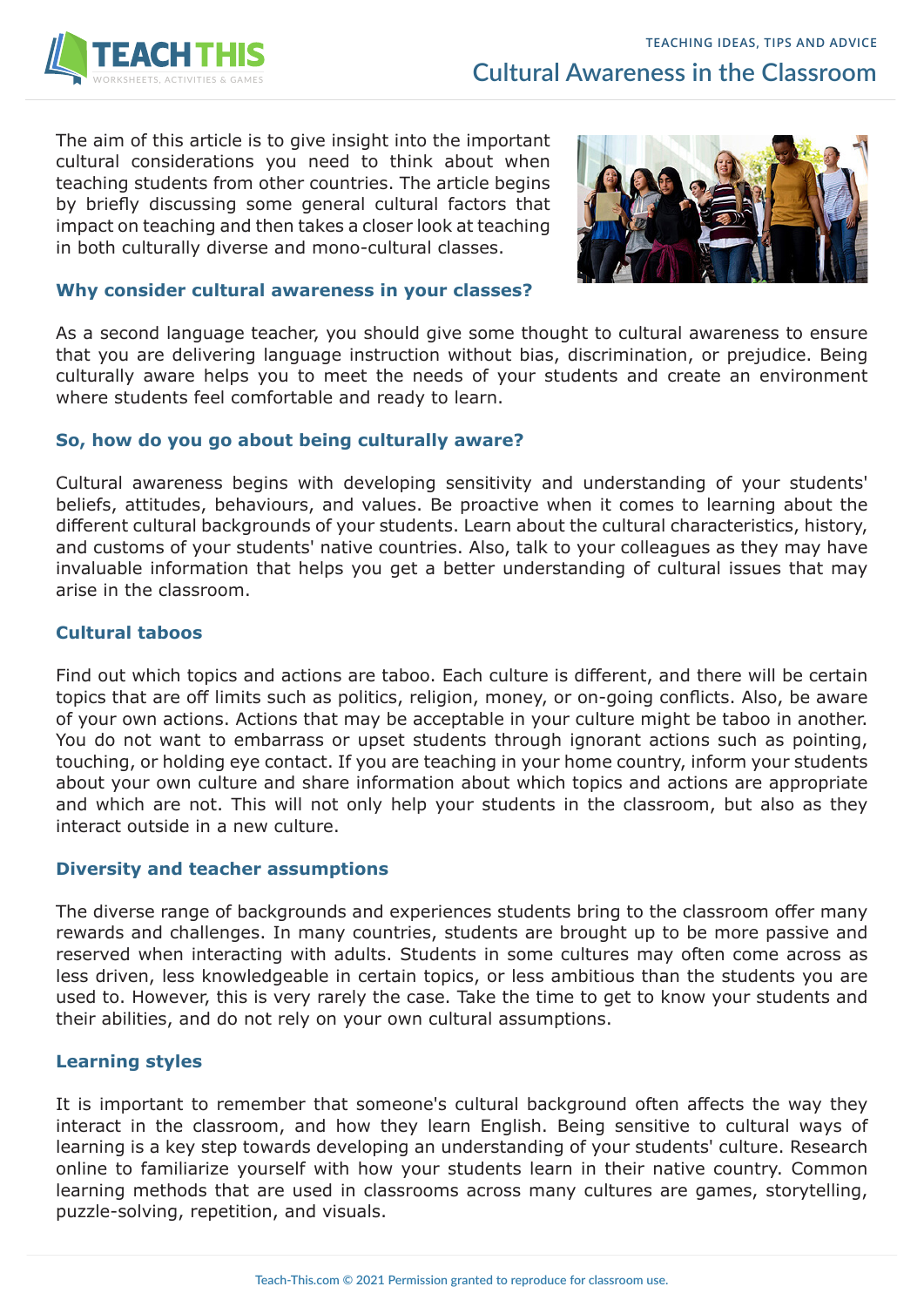

# **Cultural references**

When teaching, you need to understand that students engage more in learning when the language is presented within the students' cultural frames of reference. If you continually reference a culture or nationality that is different from your students' in your material or teaching, your students may feel that their cultural background is being sidelined. Consequently, they may feel disengaged from learning. Therefore, it is important to adapt your teaching resources or techniques to prevent this. When possible, your lessons should incorporate content that reflects the different cultures of your students to help them learn more effectively and connect with the teaching content.

#### **What are some activities for culturally diverse classrooms?**

With multicultural classes, you can encourage cultural awareness by having the students explore and share one another's culture. For example, ask students to give presentations on their home countries or include cultural celebrations, such as Chinese New Year, Songkran, etc. Students can also share their culture by decorating the classroom with maps, flags, descriptions and pictures of traditional festivals, food, music, or sports. Group activities, such as discussing current events or comparing holidays across cultures also help promote cultural awareness.



### **In which ways can classrooms be culturally diverse?**

Many teachers often find themselves teaching in culturally diverse situations. Many of us assume cultural diversity is generally limited to ethnicity and religion, but in fact, culture encompasses a broad range of categories. To promote cultural awareness, teachers need to account for all the different aspects of culture that can influence a student's perceptions, attitudes, and behaviours. These cultural categories include:

#### **Race**

Students who differ in skin colour and other physical attributes typical of the majority culture may be dealing with negative feelings connected to their own self-perceptions, or how their classmates may perceive them. It's important for teachers to be aware of this and factor it into their observations.

### **Religious persuasion**

Many students may come from families where there is a tradition of religious adherence. Thus, it is useful for teachers to familiarize themselves with the ways religious traditions and requirements can impact their students' actions inside and outside the classroom.

### **Ethnic background**

Ethnicity is not defined by physical appearance as much as it is by such things as culture, ancestry, language, or religion. Ethnic groups can differ in such things as values, rituals, and communication styles. Understanding these differences can help teachers become familiar with their students' interests and how they see the world.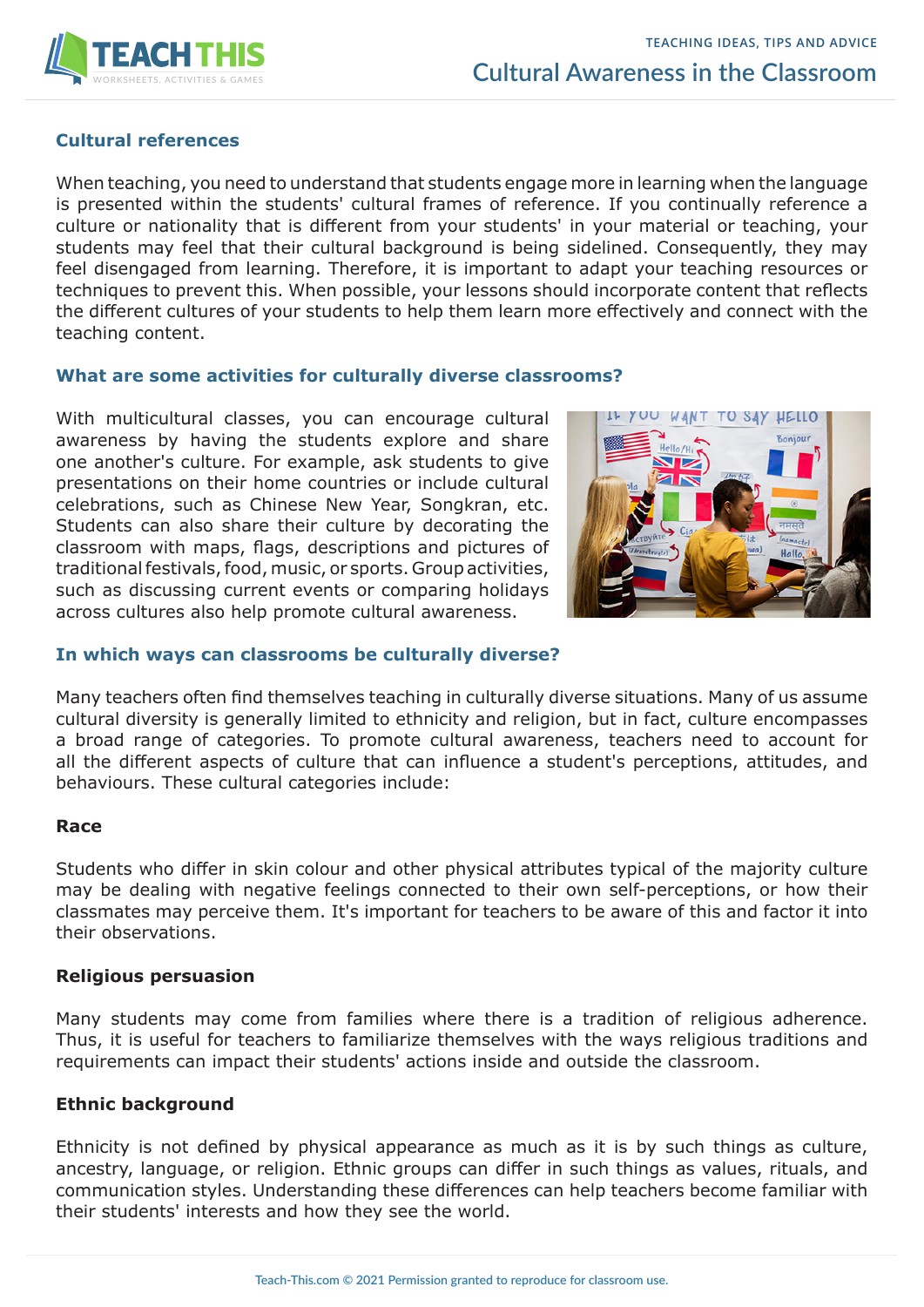

# **Sexual orientation and gender identity**

A student's sexual orientation and/or gender identity can often subject them to unwelcome attention outside of the class. This is often in the form of bullying or discrimination. This is something that they should not have to deal with in class. Therefore, if teachers find they have members of this community among their students, they should seek information and advice on how best to accommodate their learning needs.

### **Socio-economic status**

A student's learning achievement can be influenced by their economic background. Teachers should be aware of how a student's financial circumstances can lead to classroom pressure and diminish their ability to find adequate time or a suitable place to study, not to mention accessing important learning resources.

### **How can you create a more inclusive classroom environment?**

### **Lead by example**

Teachers should play a leading role in fostering a culturally inclusive classroom by demonstrating their own desire to be culturally aware. This can be achieved by inviting students to share their stories and relate their cultural experiences in the classroom.

### **Be conscious of the impact of cultural differences**

Not all students are openly expressive of their cultural differences, so teachers should respect certain boundaries while being accommodative. Sometimes, cultural differences might be influencing a student's learning progress, so try to be sensitive to this and avoid superficial assumptions. If you suspect issues related to their cultural background are impacting the student, be supportive and consider adjusting your approach.

# **Cultural differences do not equate to different expectations**

Although students may have different needs, they must all have the same expectations. Maintain the same high expectations for all students. Maintaining different expectations for different students can incorrectly send the message that cultural differences determine educational outcomes.

# **Incorporate cultural diversity into your teaching**

In the past, our respective educational systems were ethnocentric and made few concessions to cultural diversity. Try to cater to diversity in your lessons and teaching materials. In this way, you are telling your students that their culture is respected, and their needs are important.

# **Teaching mono-cultural classes that differ greatly from your own.**

In many instances, teachers may find themselves teaching in a foreign country where all the students share the same national culture. This culture may be very different from the teacher's own and can present a unique set of issues.

What issues could these differences manifest? How can teachers navigate their way through these issues?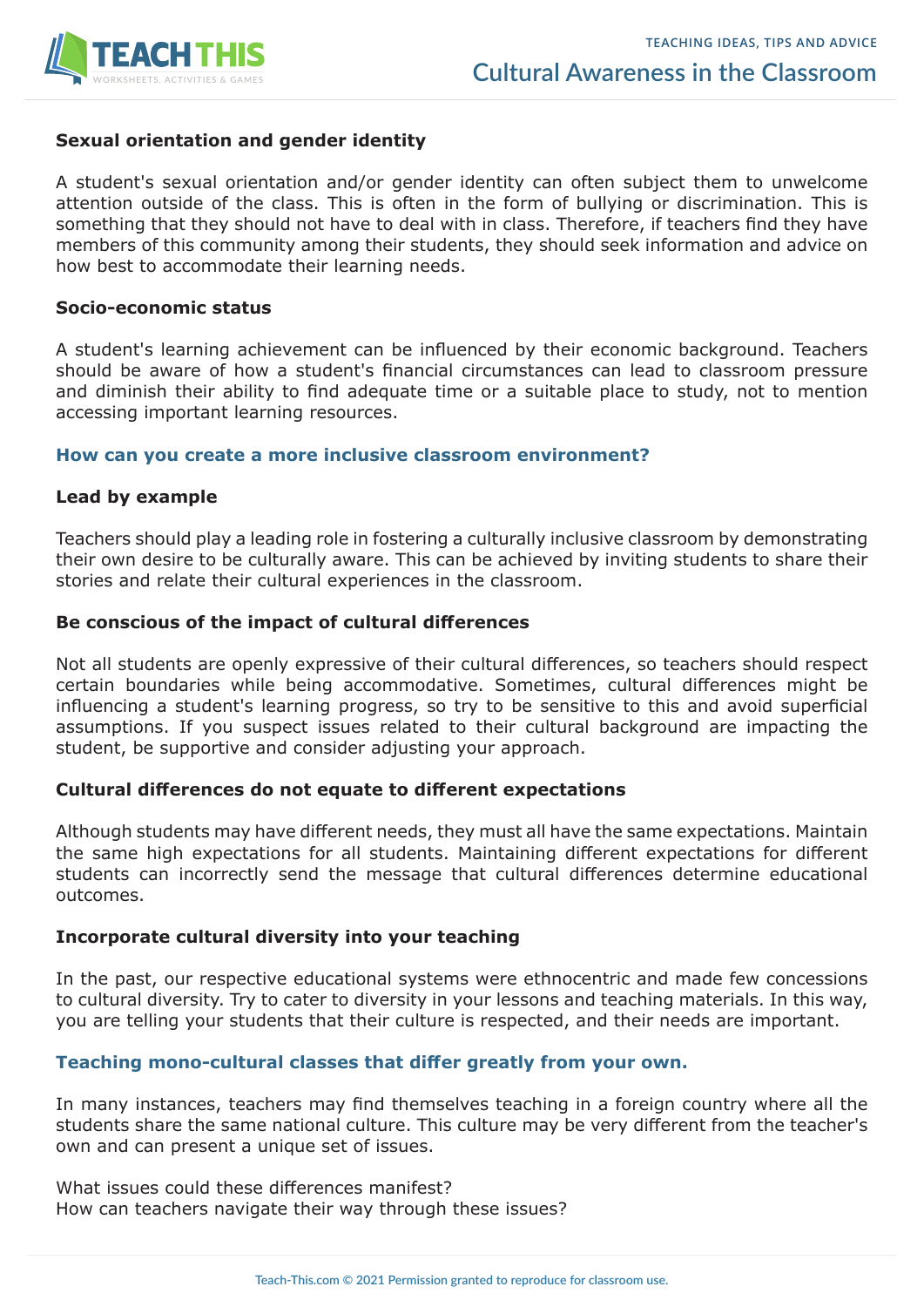

One way to deal with these questions is to familiarise oneself with a framework of culture such as Geert Hofstede's Dimensions of National Culture.

Hofstede's Cultural Dimensions Theory is a framework for understanding cultural differences, and to determine the ways these differences affect behaviour. This framework can be applied to any inter-cultural situation such as a language class.

Hofstede's framework identifies six categories that define culture, which can be seen in the chart below that compares two divergent cultures, Australia, and Japan.



**Power distance** - In high power distance cultures, social structures are more hierarchical and there is more respect for authority. In low power distance countries, people question authority and attempt to distribute power more equally.

Power distance can affect classroom communication. For instance, because Australia is a low power distance society, the communication style can be described as informal, direct, and participative. Conversely, Japanese communication is more indirect and less chatty than the style more common in Australia.

# **What are the possible classroom implications of power distance?**

In this example, an Australian teaching English in Japan, the teacher should accept the different communication style of their students and employ strategies to accommodate it. This might mean creating an environment where students feel more comfortable communicating amongst themselves in smaller groups and to the class. Therefore, regularly incorporating group work activities and regularly switching students between groups should encourage more participative communication with students.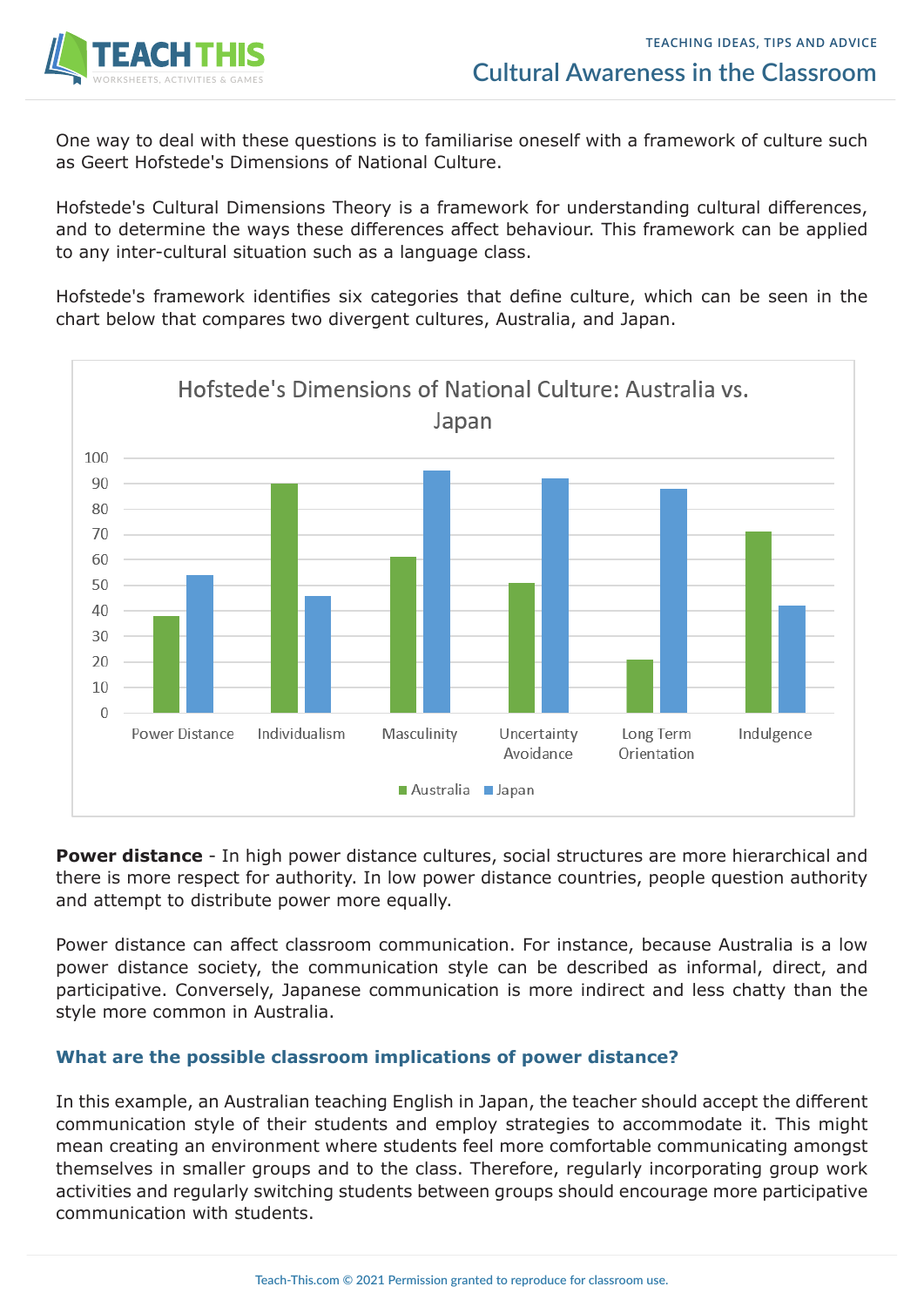

**Individualism** - Individualistic societies have looser interpersonal links outside of the immediate family or inner circle of friends. In contrast, collectivist societies have more tightly connected relationship links with extended families and other in-groups such as those at school or work. Australia scores very highly on this dimension, so Australians tend to be self-reliant and act independently. In contrast, the Japanese are more inclined to put the harmony of the group above the expression of individual opinions and people have a strong sense of shame for losing face.

# **What are the possible classroom implications of individualism?**

As the risk of losing face may be a source of anxiety for students, try to avoid situations in which students may perceive such a risk. This could be as simple as avoiding singling out students to express their personal opinions to the whole class. Instead, have students discuss the issue in groups, and then ask one student to report back their group's findings to the class. In this way, a 'wrong' answer is not attributed to a particular student.

**Masculinity** - High masculinity countries value achievement, and material success. However, low masculinity countries tend to value cooperation, modesty, and quality of life over success and achievement.

Australia is moderately masculine, so people strive to be and do their best and individual success is celebrated. While Japan ranks higher in this dimension, competition to succeed is more between groups than individuals.

### **What are the possible classroom implications of masculinity?**

This seems to suggest that the teacher should give priority to activities and tasks that are group focused. Where students may be required to work individually, it could be for the purpose of making a group or class-wide contribution. Also, it is likely students would respond positively to activities that require them to compete or work in teams.

**Uncertainty avoidance** - In high uncertainty avoidance cultures, people seek predictability and try to avoid unstructured situations. This often manifests in strict laws and rules. In low uncertainty avoidance countries, people tend to have a more relaxed, open, or inclusive attitude. In general, social conventions are not as strict.

Australia is a moderate uncertainty avoidance society, so people tend to cope with ambiguous or unknown situations. However, Japan shows high uncertainty avoidance, which can mean there is a tendency to not go against social norms and conventions.

### **What are the possible classroom implications of uncertainty avoidance?**

This indicates that Japanese students prefer a more structured environment. This can mean communicating expectations, the course content, and assessment details from the outset. It would also help to ensure students always have easy access to this information. Furthermore, lesson aims should be made clear at the start of each class, and instructions and student roles for activities explained clearly.

**Long-term orientation** - Countries with a long-term orientation tend to be pragmatic, modest, and thriftier. In short-term oriented countries, people tend to place more focus on principles, consistency, and truth.